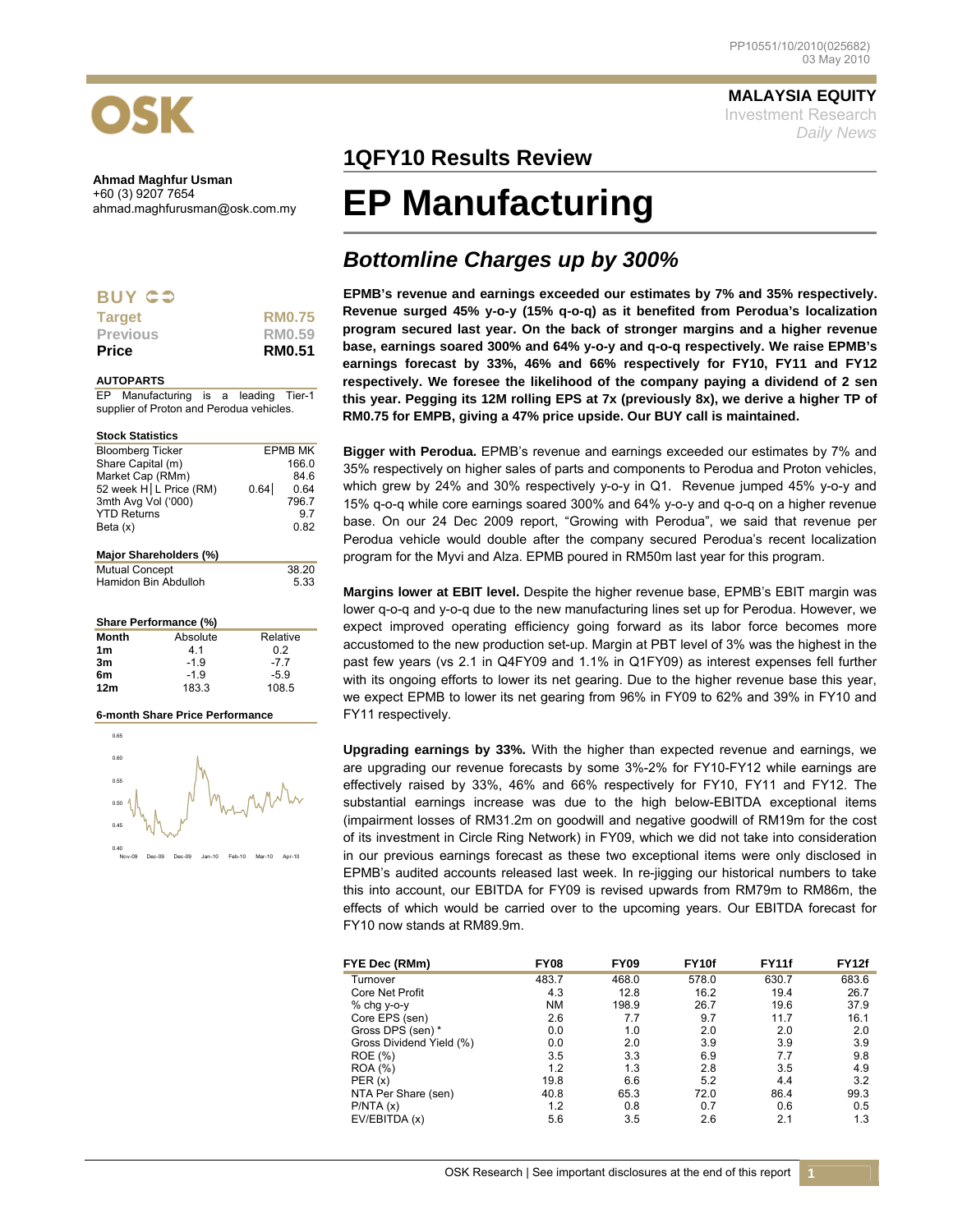| $100$ $1100$ $1000$ $11111111$ |         |         |                    |         |         |                    |                                                                                                                                                                                                                          |
|--------------------------------|---------|---------|--------------------|---------|---------|--------------------|--------------------------------------------------------------------------------------------------------------------------------------------------------------------------------------------------------------------------|
| <b>FYE Dec</b>                 | 1Q10    | 4Q09    | $Q$ -o- $Q$<br>chg | 3M10    | 3M09    | $Y$ -o- $Y$<br>chg | <b>Comments</b>                                                                                                                                                                                                          |
| Revenue                        | 150.23  | 130.20  | 15.4%              | 150.23  | 103.54  | 45.1%              | Above expectations. Higher revenue both g-o-g and<br>y-o-q as localization of Perodua kicks off.                                                                                                                         |
| <b>EBIT</b>                    | 7.46    | 6.49    | 14.9%              | 7.46    | 5.61    | 32.9%              | Above expectations by 30%. This nudges up our<br>EBIT forecast from RM22.9m to RM30.4m                                                                                                                                   |
| Interest<br>Expense            | $-2.96$ | $-3.75$ | $-21.3%$           | $-2.96$ | $-4.50$ | $-34.4%$           |                                                                                                                                                                                                                          |
| Interest Income                | 0.03    | 0.03    | 6.7%               | 0.03    | 0.02    | 113.3%             |                                                                                                                                                                                                                          |
| EI                             | 0.00    | 0.00    | <b>NA</b>          | 0.00    | 0.00    | <b>NA</b>          |                                                                                                                                                                                                                          |
| PBT                            | 4.53    | 2.76    | 64.0%              | 4.53    | 1.12    | 304.0%             |                                                                                                                                                                                                                          |
| Tax                            | $-0.30$ | 0.00    | <b>NM</b>          | $-0.30$ | 0.00    | <b>NM</b>          |                                                                                                                                                                                                                          |
| МΙ                             | $-0.11$ | $-0.26$ | $-57.4%$           | $-0.11$ | $-0.10$ | 15.8%              |                                                                                                                                                                                                                          |
| <b>Net Profit</b>              | 4.12    | 2.51    | 64.5%              | 4.12    | 1.03    | 301.4%             |                                                                                                                                                                                                                          |
| Core Net Profit                | 4.12    | 2.51    | 64.5%              | 4.12    | 1.03    | 301.4%             | Above expectations by 35%. We have revised<br>upwards our forecast by 33%, 46% and 66%<br>respectively for FY10, FY11 and FY12                                                                                           |
| EPS (sen)                      | 2.48    | 1.51    | 64.5%              | 2.48    | 0.62    | 301.4%             |                                                                                                                                                                                                                          |
| DPS (sen)                      | 0.00    | 0.01    | <b>NM</b>          | 0.00    | 0.00    | <b>NA</b>          |                                                                                                                                                                                                                          |
| <b>EBIT</b> margin<br>$(\% )$  | 4.96    | 4.98    | $-0.02$            | 4.96    | 5.42    | $-0.45$            | EBIT margin came in lower due to the new<br>manufacturing line. However, we expect operating<br>efficiencies to improve moving forward as its labor<br>force becomes more accustomed to the<br>new<br>production set-up. |
| PBT margin (%)                 | 3.02    | 2.12    | 0.89               | 3.02    | 1.08    | 1.93               | Higher on lower interest expense                                                                                                                                                                                         |
| Net profit<br>margin $(\%)$    | 2.74    | 1.92    | 0.82               | 2.74    | 0.99    | 1.75               |                                                                                                                                                                                                                          |
| NTA/Share<br>(RM)              | 0.69    | 0.65    | 5.3%               | 0.69    | 0.43    | 61.5%              |                                                                                                                                                                                                                          |

# **Results Table (RMm)**

# **VALUATION AND RECOMMENDATION**

**BUY, at higher TP.** Premised on 7x PE (previously 8x), which is in line with the auto-part peer average, we are raising our TP to RM0.75 (from RM0.59) based on its 12M rolling EPS, with our BUY recommendation unchanged. Due to the higher revenue and earnings base, we see a likelihood of EPMB paying a higher dividend – of 2 sen - over the next 3 years (1 sen for FY09). Our TP provides a 47% upside.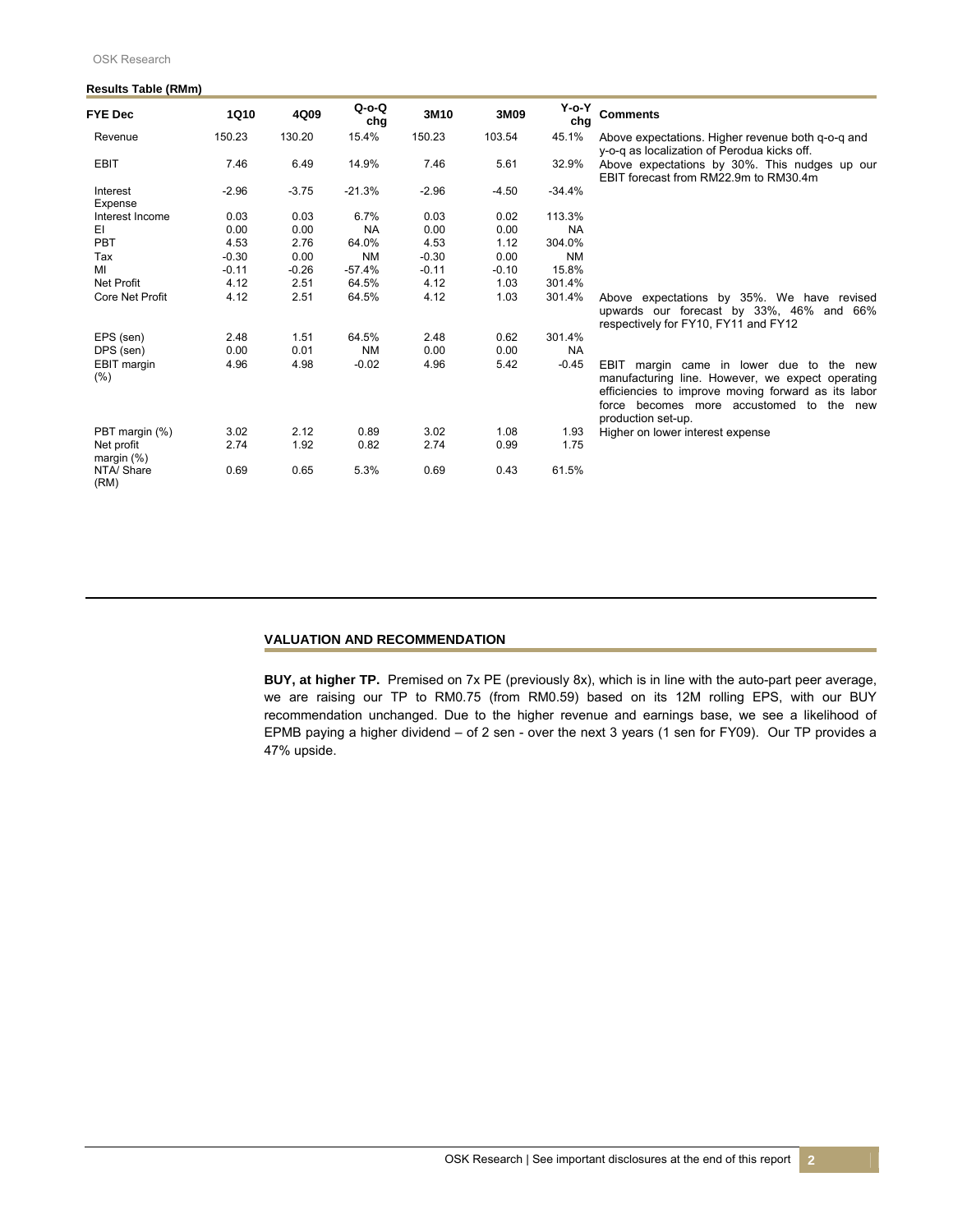| OSK Research                        | <b>FY08</b>        | <b>FY09</b>        | FY10f              | FY11f              | FY12f              |                              | <b>FY08</b> | <b>FY09</b> | FY10f   | FY11f   | FY12f          |
|-------------------------------------|--------------------|--------------------|--------------------|--------------------|--------------------|------------------------------|-------------|-------------|---------|---------|----------------|
| FYE Dec (RMm)                       |                    |                    |                    |                    |                    | FYE Dec (RMm)                |             |             |         |         |                |
| Volume                              |                    |                    |                    |                    |                    | <b>Balance Sheet</b><br>PPE  | 333.9       | 327.4       | 305.1   | 273.1   |                |
| Perodua<br>Proton (incl. its        | 167,393<br>160,386 | 166,736<br>173,051 | 175,390<br>207,600 | 203,450<br>227,500 | 224,290<br>243,000 |                              | 146.8       | 112.6       | 114.7   | 106.8   | 237.1<br>108.8 |
| Exports)                            |                    |                    |                    |                    |                    | Intangibles<br><b>Others</b> | 3.1         | 5.4         | 5.4     | 5.4     | 5.4            |
| Average Revenue                     | 444                | 484                | 1,033              | 1,065              | 1,083              | <b>Total Fixed Assets</b>    | 483.8       | 445.4       | 425.2   | 385.2   | 351.2          |
| Per car (Perodua) -                 |                    |                    |                    |                    |                    | Receivables                  | 89.8        | 81.7        | 95.0    | 103.7   | 112.4          |
| <b>RM</b>                           |                    |                    |                    |                    |                    | Others                       | 46.7        | 28.9        | 25.1    | 34.8    | 37.8           |
| Average Revenue                     | 2,027              | 1,619              | 1,355              | 1,281              | 1,287              | Cash                         | 13.5        | 16.8        | 23.1    | 31.7    | 42.7           |
| Per car (Proton) -                  |                    |                    |                    |                    |                    | <b>Total Current Assets</b>  | 150.0       | 127.4       | 143.2   | 170.2   | 192.9          |
| <b>RM</b>                           |                    |                    |                    |                    |                    | <b>Total Assets</b>          | 633.8       | 572.7       | 568.4   | 555.4   | 544.1          |
|                                     |                    |                    |                    |                    |                    | LT Borrowings                | 149.2       | 100.1       | 60.1    | 40.1    | 20.1           |
| Income Statement                    |                    |                    |                    |                    |                    | Others                       | 11.1        | 2.6         | 2.6     | 2.6     | 2.6            |
| (RM'm)                              |                    |                    |                    |                    |                    | <b>Total LT Liabilities</b>  | 160.3       | 102.7       | 62.7    | 42.7    | 22.7           |
| Revenue                             | 483.7              | 468.0              | 578.0              | 630.7              | 683.6              | Payables                     | 129.0       | 107.3       | 148.7   | 158.7   | 172.4          |
| <b>EBITDA</b>                       | 62.5               | 86.2               | 89.9               | 91.3               | 97.7               | <b>ST Borrowings</b>         | 122.4       | 130.9       | 110.0   | 90.0    | 60.0           |
| Depreciation &                      | $-43.3$            | $-58.8$            | $-59.5$            | $-59.3$            | $-58.3$            | Others                       | 2.1         | 5.0         | 7.2     | 7.4     | 7.6            |
| Amortization                        |                    |                    |                    |                    |                    | <b>Total ST Liabilities</b>  | 253.5       | 243.1       | 265.9   | 256.1   | 240.0          |
| EBIT                                | 19.2               | 27.4               | 30.4               | 31.9               | 39.4               | <b>Total Liabilities</b>     | 413.8       | 345.8       | 328.6   | 298.8   | 262.7          |
| <b>Interest Expense</b>             | $-14.2$            | $-14.1$            | $-8.1$<br>0.1      | $-5.3$             | $-2.8$             | <b>Total Shareholder's</b>   | 220.0       | 226.9       | 239.8   | 256.6   | 281.4          |
| Interest Income<br>Profit before El | 0.1<br>5.0         | 0.1<br>13.4        | 22.4               | 0.1<br>26.8        | 0.2<br>36.7        | Equity                       |             |             |         |         |                |
| EI                                  | -0.8               | $-13.4$            | 0.0                | 0.0                | 0.0                |                              |             |             |         |         |                |
| PBT                                 | 4.3                | $-0.1$             | 22.4               | 26.8               | 36.7               | Cash Flow                    |             |             |         |         |                |
| Taxation                            | 4.1                | 7.9                | $-5.6$             | $-6.7$             | $-9.2$             | <b>PBT</b>                   | 4.3         | $-0.1$      | 22.4    | 26.8    | 36.7           |
| ΜI                                  | -0.8               | $-0.6$             | $-0.6$             | $-0.7$             | $-0.8$             | Non Cash items               | 58.0        | 105.3       | 65.6    | 64.8    | 52.3           |
| <b>Net Profit</b>                   | 7.6                | 7.3                | 16.2               | 19.4               | 26.7               | Net Chg in Working           | 3.0         | 3.7         | 27.1    | $-13.9$ | $-4.0$         |
| Core Net Profit                     | 4.3                | 12.8               | 16.2               | 19.4               | 26.7               | Capital                      |             |             |         |         |                |
|                                     |                    |                    |                    |                    |                    | Others                       | 0.0         | 0.7         | $-5.6$  | $-6.7$  | $-9.2$         |
| Margin (%)                          |                    |                    |                    |                    |                    | CF from Operations           | 65.2        | 109.6       | 109.5   | 70.9    | 75.8           |
| <b>EBITDA</b>                       | 12.9               | 18.4               | 15.5               | 14.5               | 14.3               | Net Capex                    | $-43.6$     | $-50.5$     | $-30.7$ | $-20.6$ | $-15.7$        |
| EBIT                                | 4.0                | 5.9                | 5.3                | 5.1                | 5.8                | Others                       | $-22.3$     | 0.0         | 0.1     | 0.1     | 0.2            |
| PBT                                 | 1.0                | 2.9                | 3.9                | 4.2                | 5.4                | CF from Investing            | $-66.0$     | $-50.6$     | $-30.6$ | $-20.5$ | $-15.5$        |
| <b>Net Profit</b>                   | 1.6                | 1.6                | 2.8                | 3.1                | 3.9                | Dividends Paid               | $-1.0$      | $-0.3$      | 2.9     | 3.3     | 3.3            |
| <b>Core Net Profit</b>              | 0.9                | 2.7                | 2.8                | 3.1                | 3.9                | Net Change in                | 0.4         | $-62.9$     | $-68.9$ | $-45.3$ | $-52.8$        |
| <b>Effective Tax Rate</b>           | $-80.8$            | $-59.5$            | 25.0               | 25.0               | 25.0               | <b>Borrowings</b>            |             |             |         |         |                |
| $(\%)$                              |                    |                    |                    |                    |                    | Others                       | 0.0         | 0.0         | 0.0     | 0.0     | 0.0            |
|                                     |                    |                    |                    |                    |                    | CF From Financing            | $-0.6$      | $-63.3$     | -66.0   | $-42.0$ | $-49.5$        |
| Y-o-Y % change<br>Revenue           | 59.6               | $-3.2$             | 23.5               | 9.1                | 8.4                | Net Cash Inflow              | $-1.4$      | $-4.2$      | 12.8    | 8.5     | 10.8           |
| <b>EBITDA</b>                       | 99.1               | 38.0               | 4.2                | 1.6                | 7.0                | (Outflow)<br>Beg Cash        | 10.3        | 9.0         | 4.8     | 17.6    | 26.1           |
| EBIT                                | 105.8              | 43.1               | 10.9               | 5.0                | 23.3               | <b>Ending Cash</b>           | 9.0         | 4.8         | 17.6    | 26.1    | 36.9           |
| PBT                                 | -193.1             | 165.0              | 67.9               | 19.4               | 37.1               | <b>Other Restricted Cash</b> | 4.6         | 12.1        | 5.5     | 5.6     | 5.8            |
| <b>Net Profit</b>                   | $-1,579.3$         | $-3.5$             | 121.9              | 19.6               | 37.9               | Total Cash in Balance        | 13.5        | 16.8        | 23.1    | 31.7    | 42.7           |
| Core Net Profit                     | -163.9             | 198.9              | 26.7               | 19.6               | 37.9               | Sheet                        |             |             |         |         |                |
|                                     |                    |                    |                    |                    |                    |                              |             |             |         |         |                |
| Per Share Data                      |                    |                    |                    |                    |                    |                              |             |             |         |         |                |
| Sales / Share (RM)                  | 2.9                | 2.8                | 3.5                | 3.8                | 4.1                | <b>FCFF</b>                  | 32.1        | 69.7        | 84.8    | 54.3    | 62.3           |
| Core EPS (sen)                      | 2.6                | 7.7                | 9.7                | 11.7               | 16.1               | <b>FCFE</b>                  | 22.0        | $-3.8$      | 9.8     | 5.1     | 7.3            |
| BV/ Share (RM)                      | 1.29               | 1.33               | 1.41               | 1.51               | 1.65               | Net Cash / (Net Debt)        | $-258.1$    | $-214.2$    | -147.1  | $-98.4$ | $-37.4$        |
| NTA/ Share (sen)                    | 40.8               | 65.3               | 72.0               | 86.4               | 99.3               |                              |             |             |         |         |                |
| Dividend/Share                      | 0.0                | 1.0                | 2.0                | 2.0                | 2.0                | <b>Other Ratios</b>          |             |             |         |         |                |
| (sen)                               |                    |                    |                    |                    |                    | ROE (%)                      | 3.5         | 3.3         | 6.9     | 7.7     | 9.8            |
| FCFF/ Share (sen)                   | 19.3               | 42.0               | 51.1               | 32.7               | 37.5               | ROA (%)                      | 1.2         | 1.3         | 2.8     | 3.5     | 4.9            |
| FCFE/Share (sen)                    | 13.2               | $-2.3$             | 5.9                | 3.1                | 4.4                | Net Gearing                  | 120.3       | 96.9        | 62.8    | 39.3    | 13.7           |
|                                     |                    |                    |                    |                    |                    | <b>Interest Coverage</b>     | 1.4         | 1.9         | 3.8     | 6.0     | 13.9           |
| Valuations                          |                    |                    |                    |                    |                    | Dividend Payout Ratio        | 0.0         | 13.0        | 20.5    | 17.2    | 12.4           |
| $P/$ Sales $(x)$                    | 0.2                | 0.2                | 0.1                | 0.1                | 0.1                | (%)                          |             |             |         |         |                |
| PER (x)<br>$P/$ Book $(x)$          | 19.8<br>0.4        | 6.6<br>0.4         | 5.2<br>0.4         | 4.4<br>0.3         | 3.2<br>0.3         |                              |             |             |         |         |                |
| P/NTA(x)                            | $1.2$              | 0.8                | 0.7                | 0.6                | 0.5                |                              |             |             |         |         |                |
| Dividend Yield (%)                  | 0.0                | 2.0                | 3.9                | 3.9                | 3.9                |                              |             |             |         |         |                |
| P/FCFF                              | 2.6                | 1.2                | 1.0                | 1.6                | 1.4                |                              |             |             |         |         |                |
| P/FCFF                              | 3.9                | $-22.1$            | 8.7                | 16.7               | 11.6               |                              |             |             |         |         |                |
| EV/EBITDA                           | 5.6                | 3.5                | 2.6                | 2.1                | 1.3                |                              |             |             |         |         |                |